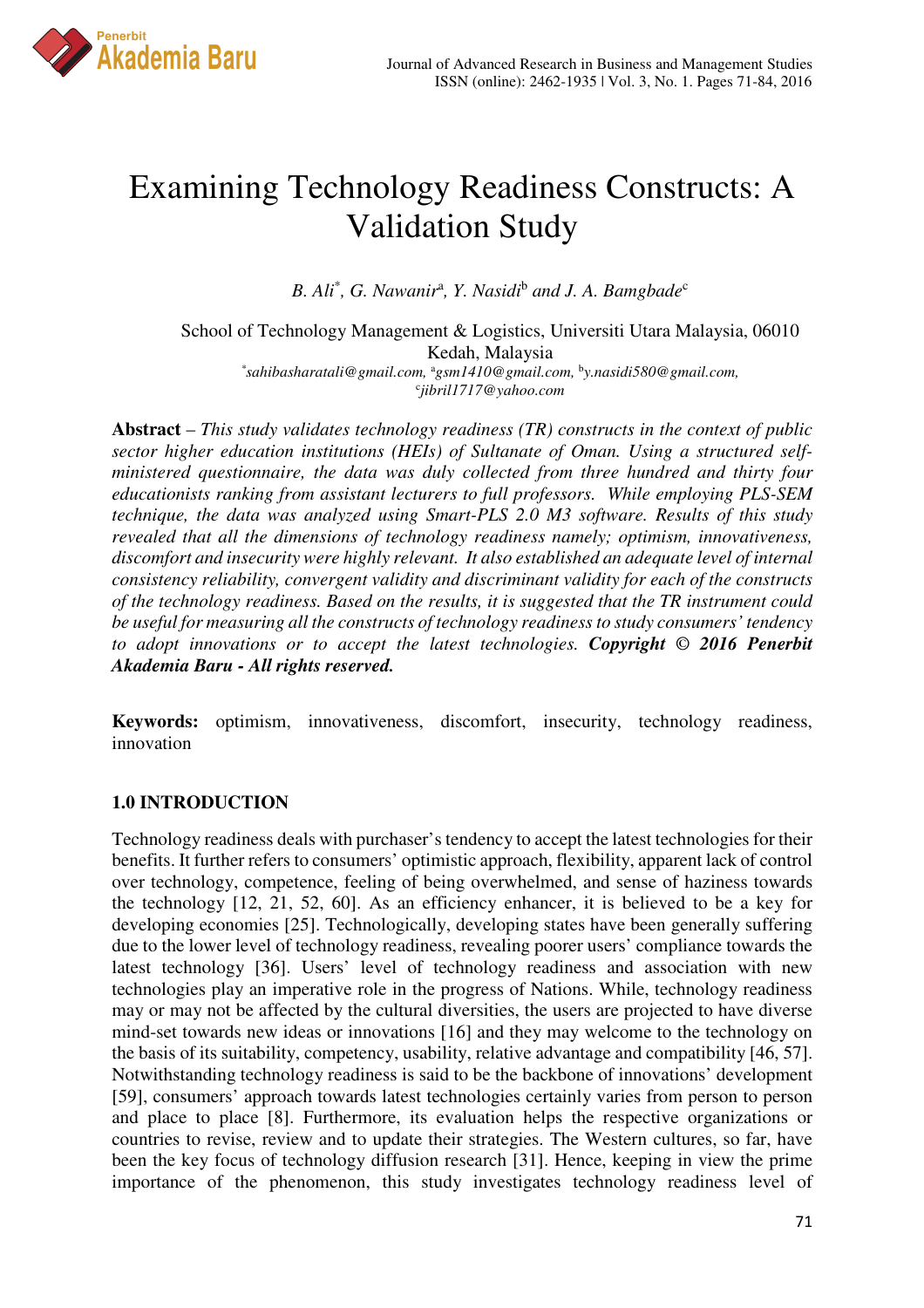

educationists, the opinion leaders and the change agents Rogers [57] of Omani society having an enormous technology acceptance potential [7,50,55].

## **2.0 REVIEW OF THE LITERATURE**

Technology readiness has been far and wide studied highlighting innovations, management of latest technologies, their diffusion and adoption [8, 16, 52, 60]. Studies, upheld in the recent past [1, 16, 60] declares technology readiness as a successful model to explore consumers' proclivity towards new ideas and technological innovations. Summak *et al*. [61] and Massey *et al*. [44] employed technology readiness model for their studies on e-insurance, electronic education and telecommunication division. Similarly, Abu-Assi *et al*. [1] and Tan [63] studies the impact of the Internet and electronic commerce (business to consumer) in China revealing that the market had been lagging behind due to the lack of technology readiness along with other factors; and the adoption of online banking in Jordan respectively. Batswana were found facing technology readiness challenges including; access to internet, computer knowledge and internet know-how etc. [65]. Study undertook by Summak *et al*. [61] explored that Turkish government promoted technology readiness within their primary school teacher observing them lacking at it. Lou and Goulding [40] recognized an established link between "people, process, and technology"; whereas Berthon *et al*. [9] explored that customers' confidence in electronic commerce add on to technology readiness level of B2C electronic commerce. Considering that technology readiness has an impact on "satisfaction and behavioral intentions towards self-service technologies", to explore self service technologies (SSTs), Lin and Hsieh [39] explored three findings on the customers' behavior. Firstly, the customers' contentment level of SSTs relies upon their individual intensity of technology readiness. Secondly, the higher level of occurrence of technology readiness results in optimistic behavior customers. Thirdly, the satisfied users are found sharing their positive experiences with their fellow beings. The field of e-HRM is found keenly associated with the level of technology readiness [20]. Ultimately, diverse users' response and the prompt developments in electronic marketplaces instigate the respective businesses to review, revise and upgrade their policies for their better survival in today's competitive environment [11, 15, 30, 41].

An attention grabbing study by Ferreira *et al*. [21] found out that users' cognitive judgments with regards to the novel technologies gets influenced by technology readiness. Indeed, all the developing nations are keenly necessitated to educate themselves to compete in the fast growing era of the fast growing economies, keeping in consideration that this move will help them progress and not only the investment in the fields of information and communication [38]. Aladwani [3] endorsed that an added technology related research is required in the perspective on Arab states, in particular and other developing states, in general.

#### **2.1 Dimensions and Operationalization of Technology Readiness**

Parasuraman [52] on the basis broader study on users' responses towards technology, developed technology readiness index (TRI) to explore consumers' innovative mind-set and conduct. TRI has been incorporated with the construct of technology readiness supported with the actual thoughts and real conceptualization. Believing the constructs impactful towards consumers' level of technological readiness, Parasuraman [52] described TR in four dimensions namely; "optimism, innovativeness, discomfort and insecurity". Technology users are seen being benefitted as well as frustrated with the proliferation of technology-based surroundings [12, 52, 60]. Accordingly, the four dimensions including two drivers and two inhibitors look at 1) consumers' positive observation about the technology with user's better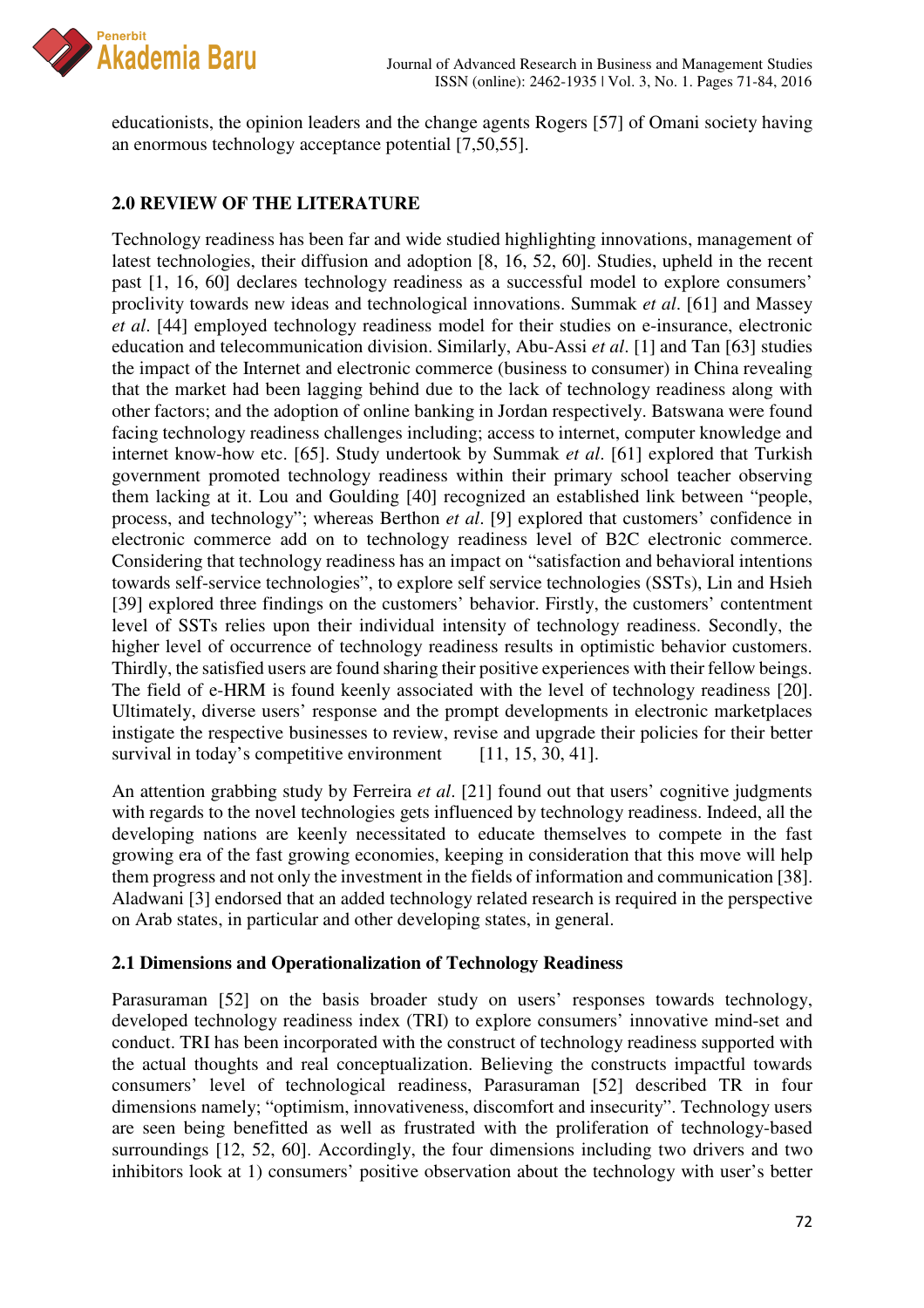

control, power and impact, 2) inclination of innovations' manager and founders, 3) a hypothetical need of power towards innovations and a feeling of being besieged by the newer ideas and technology, and 4) untrustworthiness and doubt towards novel technologies  $[1,$ 16, 44, 52, 64]. Broadly, the aforesaid technology readiness constructs have been duly studied at diverse levels to investigate different importance subjects for example; "the influence of technology readiness on satisfaction and behavioral intentions toward self- service technologies", TR for pioneers of high-tech manufactured goods and the consumers' perception and adoption of the latest technologies, taxonomy of customers based on technology readiness, the influence of TR on contentment and behavioral intentions toward SSTs, students' level of TR its influence on the cultural aptitude [8, 16, 19,39 ,52, 61]. TR can also be seen as a general psychological state as an outcome of opus of mental enablers and inhibitors those equally settle on users' inclination towards most recent technologies [16, 39].

Lin and Hsieh [39] empirically analyzed that the TR had no impact on the "customer satisfaction and behavioral intention" with regards to the SSTs; whereas a study upheld by Parasuraman [52] reveled that users' perception towards technology based services was very much dissimilar across the SSTs studied. By combining two models i.e. TRI and TAM, Parasuraman and Colby [53] and Walczuch *et al*. [71] analyzed the correlation between the personality traits of TRI and the cognitive constructs of the TAM model. The findings revealed that personality traits had projected impact on consumers'' perceptions, however unpredictably correlation between "innovativeness and usefulness" was calculated as insignificant. Past studies established positively significant relationships between "perceived ease of use" and "perceived usefulness" [68, 69]. Similarly, relationship between "optimism" and "perceived usefulness" of the technology was analyzed as notably positive, whilst a significantly negative relationship was found between "innovativeness" and "perceived usefulness" by Walczuch *et al*. [71]. With significant inconsistencies between men and women, the study found noteworthy diversities between the two constructs namely; optimism and innovativeness, whereas, there was minute differences were analyzed measuring "discomfort and insecurity" [61]. A study on the repurchase behaviors of Korean customers had found a significantly dissimilar influence on each of dimensions of technology readiness [60]. Pioneers and explorers of the technology, professional accountants were observed having neutral and techno-resistant attitude towards novel technologies [37]. Similarly, South African users were observed as hesitant comparing to their American fellows in doing banking through automated teller [8]. While analyzing the TR level of two student communities i.e. Chinese and Americans, the formers fellows were observed with more discomfort and insecurity and lower level of optimism and innovativeness unlike their fellow community [19, 52]. Since people bear dissimilar characteristics, their perspectives on TR also differs; while the effectiveness of every element shows individuals' sincerity and agreement with technology. It is worthy to note that the TR framework has been helping in investigating users' confidence in technology, and not their capabilities [52, 57]. On one hand, while looking at the dissimilarities of the past results, TR is found playing a key positive role in developing the diffusion process diffusing of innovations [16, 18, 19, 37, 44]. On the other hand, the relationship between TR and diffusion of innovations is analyzed as insignificant or negative [8, 61, 71]. It has been also found that cultural multiplicities may or may not influence the level of TR in a particular set of system. Keeping in view the inconsistent results, an empirical study addressing a different culture is highly suggested as a future recommendation [16].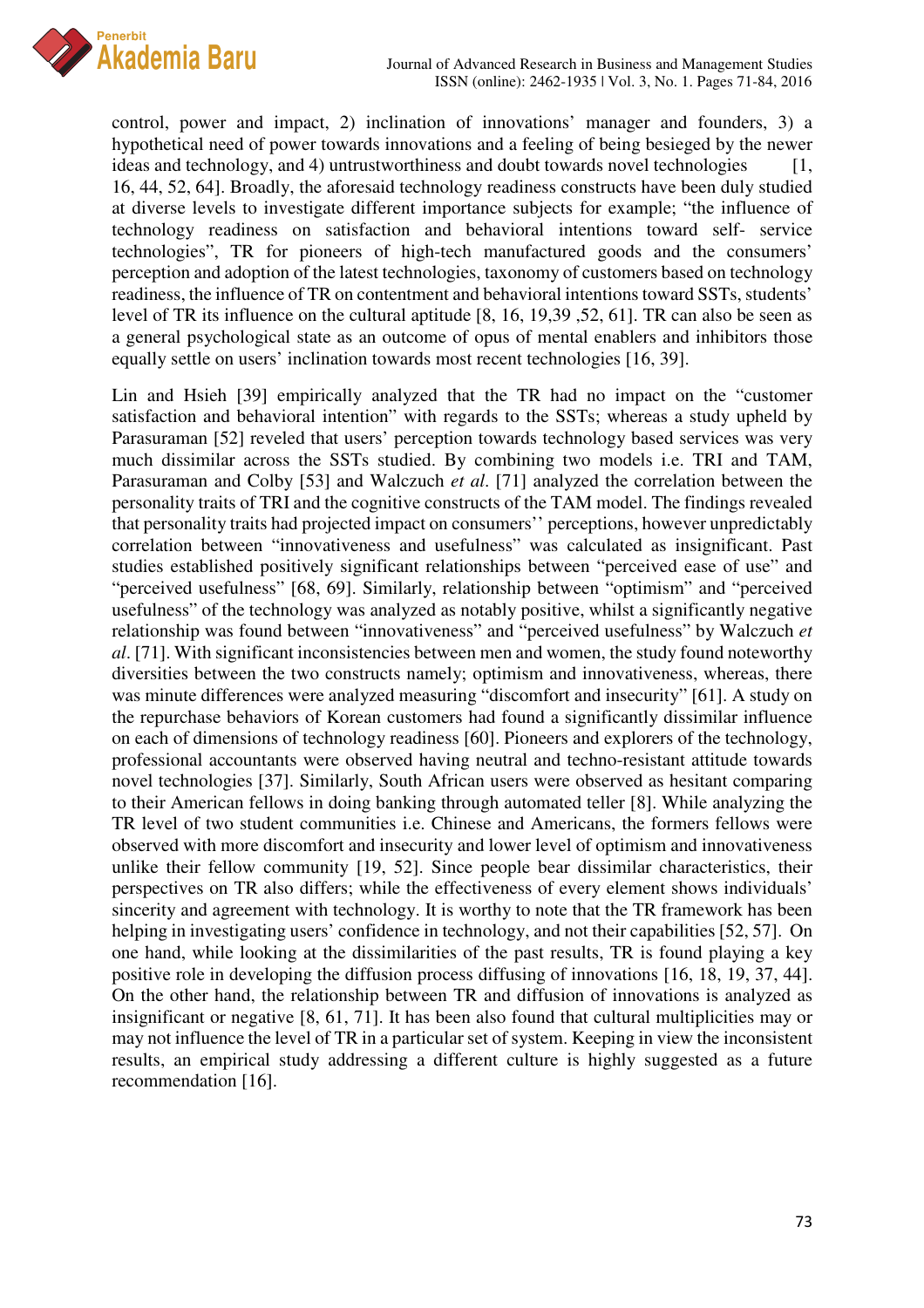

# **3.0 RESEARCH METHOD**

#### **3.1 Population and Data Collection Procedure**

This study aimed Omani academic faculties from HEIs as the target respondents. According to the information collected from the Ministry of higher education (MoHE) of Sultanate of Oman [47], the total teaching faculties were 733. With respect to the sample size, it is recommended as "bigger is always better" [34]. It is widely accepted that that the bigger sample size improves the power and reduces the estimation error [66]. Likewise it is believed that "a markedly larger sample size is needed despite the inclusion of highly reliable indicators in the model", in particular partial lease square (PLS) demands bigger sample size to attain power in PLS based approximations to guarantee power in complex modeling [2,43]. In this regard, GPower 3.1 was employed to acquire better sample size [24]. According to the result obtained from GPower statistics, the suitable sample size of 330 was measured having power (1- $\beta$  err prob. = 0.999). Moreover, according to Sekaran [58], the ideal sample would be in between 30 and 500. In the light of aforementioned discussion, the study managed to get response from 334 respondent, whereas the survey was self-administered that is the most suitable approach if the survey is limited to locality where potential respondents can be approached.

#### **3.2 Sampling Technique**

While taking care of an important factor of "heterogeneity of sample, number of variables used in the study and intended statistical tool to be used for the data analysis [33,48] this study opted proportionate stratified random sampling. Proportionate sampling approach is more appropriate, easier, simpler, and affordable to collect from one or more strata, comparing too other sampling techniques [58]. Keeping in view the total numbers of eligible respondents in every stratum i.e. the academicians in HEIs of Sultanate of Oman, the sample was randomly chosen. In total, there 15 HEIs in Oman located in Muscat, Ibri, Sur, Salalah, Rustaq, and Sohar [42, 47].

#### **3.3 Instrument**

This study validates technology readiness (TR) constructs in the context of public sector higher education institutions of Sultanate of Oman. Using a structured self-ministered questionnaire, the data was duly collected from three hundred and thirty four educationists ranking from assistant lecturers to professors. Keeping in view the prime importance of the phenomenon, this study investigates technology readiness level of educationists, the opinion leaders and the change agents of Omani society having an enormous technology acceptance potential [7, 50, 55, 57].

TRI has been successfully employed in conducting diffusion of technologies or innovations related empirical studies [8, 16, 18, 19, 37, 44, 52, 71]. A clear divide among results instigate toward further validation of the construct as suggested by Demirci and Ersoy [16]. It is worthy to note that technology readiness may or may not be influenced by the cultural diversities Demirci and Ersoy [16] and so far the Western cultures have been the main focus of technology readiness related studies [31, 69]. Hence the validation study in the perspective of Sultanate of Oman, a practicing Muslim dominated country, would be of immense help [16].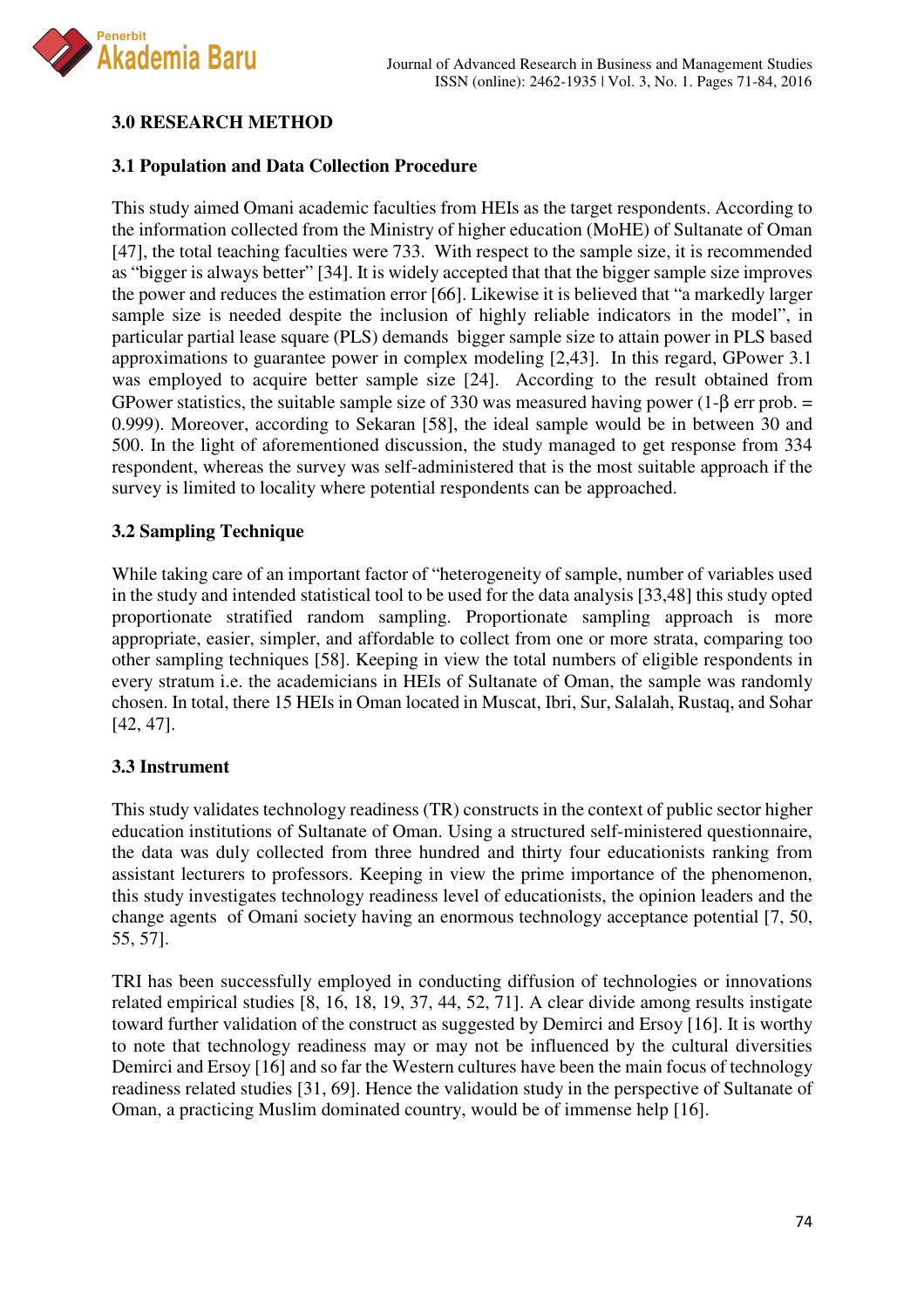

# **3.4 Demographic profile**

The respondents' demography is provided in table 1. In term of genders categorization, 169 (50.5%) were females and 165 (49.5%) were males out of the total 334. In term of age, 201  $(60.2\%)$  aged between 31-40 years, 29.3% aged in the age group of 18-30 years, 9.9% of the respondents belongs the age bracket of 41-50 and 2 of the respondents aged 61 years. Education wise, out of 334, there were 154 (46.1%) master degrees, 90 (26.9%) claimed bachelors, (40, 12.0%) held PhDs and (34, 10.2%) held diplomas.

| <b>Table 1: Demographics</b> |                  |                |  |  |  |
|------------------------------|------------------|----------------|--|--|--|
|                              | <b>Frequency</b> | <b>Percent</b> |  |  |  |
| <b>AGE</b>                   |                  |                |  |  |  |
| 18 to 30 years               | 98               | 29.3           |  |  |  |
| 31 to 40 years               | 201              | 60.2           |  |  |  |
| 41 to 50 years               | 33               | 09.9           |  |  |  |
| 61 years and above           | 02               | 00.6           |  |  |  |
| <b>EDUCATION</b>             |                  |                |  |  |  |
| Diploma                      | 34               | 10.2           |  |  |  |
| <b>Bachelors</b>             | 90               | 26.9           |  |  |  |
| <b>Masters</b>               | 154              | 46.1           |  |  |  |
| Doctorate                    | 40               | 12.0           |  |  |  |
| Others                       | 16               | 04.8           |  |  |  |
| <b>GENDER</b>                |                  |                |  |  |  |
| Male                         | 165              | 49.4           |  |  |  |
| Female                       | 169              | 50.6           |  |  |  |
| <b>INCOME</b>                |                  |                |  |  |  |
| Below 500 OMR                | 09               | 02.7           |  |  |  |
| 500 to 1000 OMR              | 124              | 37.1           |  |  |  |
| 1001 to 1500 OMR             | 86               | 25.7           |  |  |  |
| 1501 to 2000 OMR             | 69               | 20.7           |  |  |  |
| Above 2000 OMR               | 46               | 13.8           |  |  |  |

According to the information collected the respondents' monthly income showed that 124 (37.1%) were earning between 500-1000 OMR, 86 (25.7%) got 1001-1500 OMR. There were 69 (20.7%) respondents with 1501-2000 OMR followed by 46 (13.8%) and 9 (2.7%) earning 2000 OMR and below 500 OMR respectively.

#### **4.0 ANALYSIS & RESULTS**

In order to validate the TRI in the perspective HEIs academicians of Sultanate of Oman, this study employed PLS path modelling to investigate the data by using Smart-PLS 2.0 [56]. PLS-SEM, equally good in analyzing statistical framework and for better forecast, is a well known second generation structural equation modelling technique [56, 72]. As an appropriate and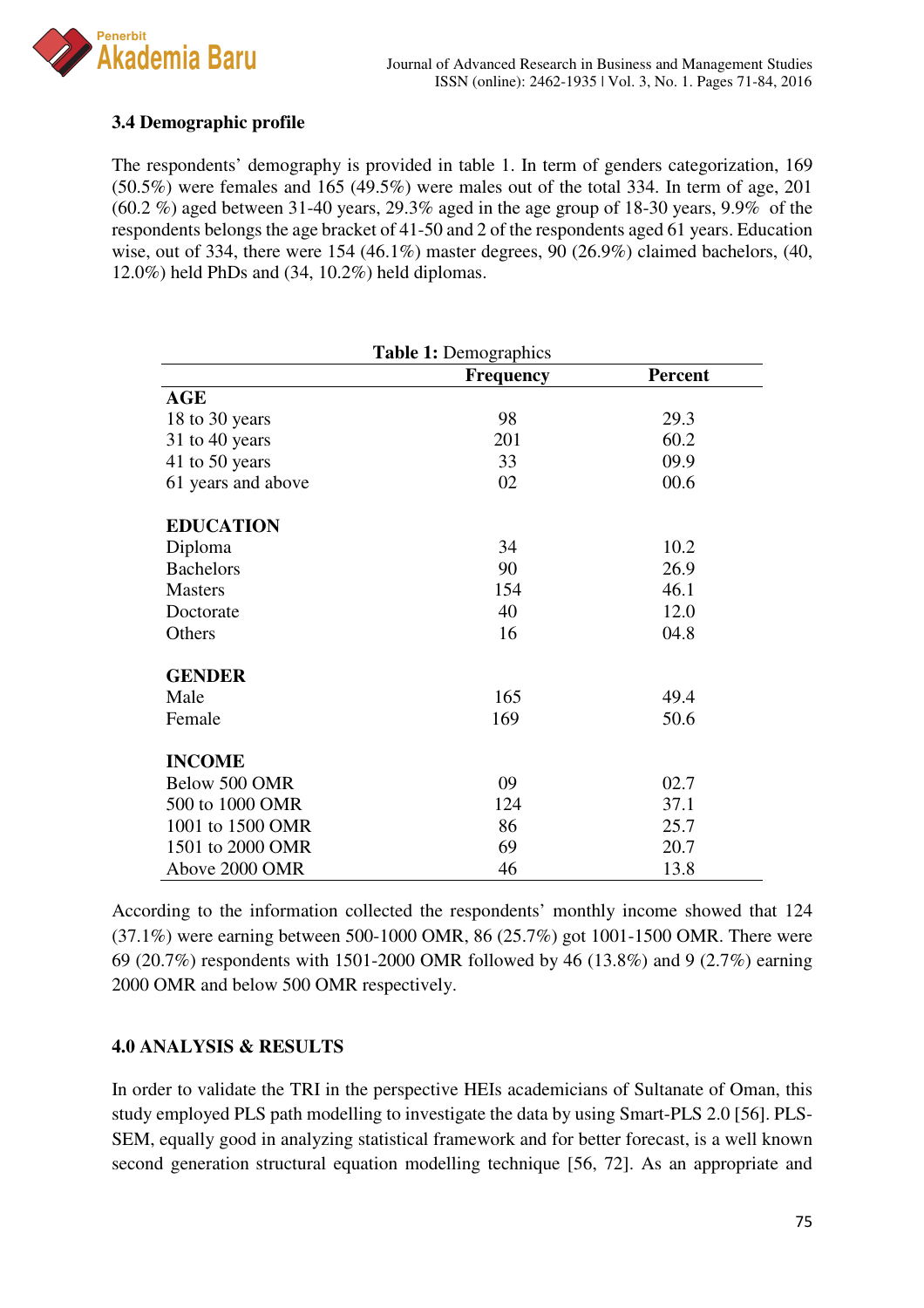

useful tool to analyze real time applications and complex models, PLS path modelling allows developing and validating complex models [2, 22, 32]. Furthermore, PLS calculates error model, allows use of multiple outcomes variables at the same time, and direct incorporation and computation of moderator into a model [35]. It accepts non-normal data [13] one of the common issues in social science studies [51]. Tabachnick and Fidel [6] endorse SEM one of the most trustworthy statistical tools for social and behavioural sciences that allows users to investigate more than one relationship simultaneously. While following the analysis mood and objectives to validate TR constructs, this study employs measurement model approach (figure 1). It validates items' individual reliability, internal consistency, convergent validity and discriminant validity by looking at three values: outer loading, average variance extracted and the composite reliability [29]. Fornell and Larcker [23], Barclay *et al.* [6], Hulland [32] and Wong [73] suggests that value of AVE and outer loadings should be greater than 0.5 each. Composite Reliability, according to Bagozzi *et al.* [5], Wong *et al.* [73], Nunnally *et al.* [49], Chin [13], and Hair *et al.* [27], should be greater than 0.7. Hulland [32] recommended that items with loading values of less than 0.4 should be deleted.



**Figure 1:** Measurement Model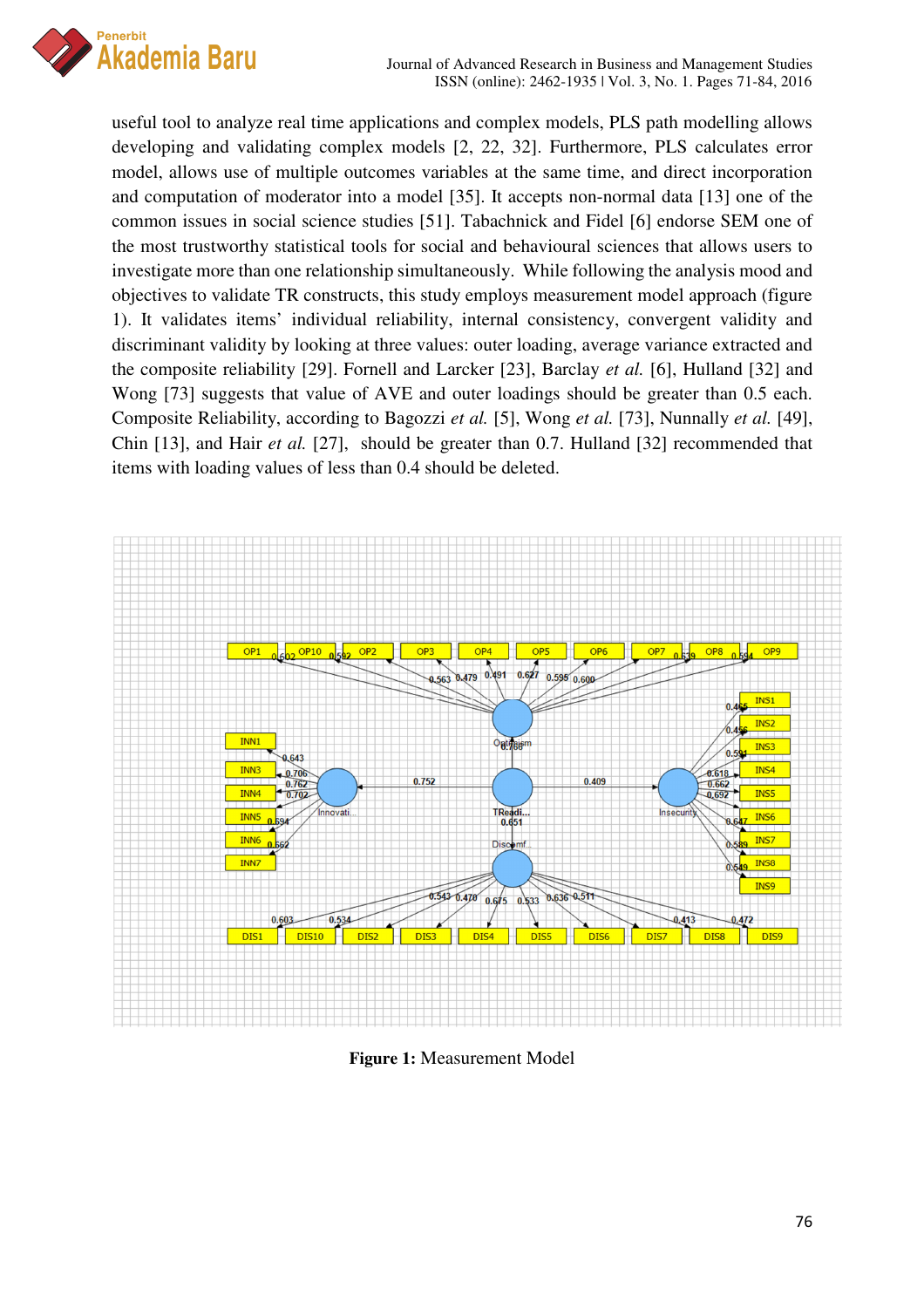

| Code                               | <b>Indicators</b>                                                                                                                                                   | 1            | $\overline{2}$ | 3    | 4    |
|------------------------------------|---------------------------------------------------------------------------------------------------------------------------------------------------------------------|--------------|----------------|------|------|
|                                    |                                                                                                                                                                     |              |                |      |      |
| OP1                                | Technology gives me more control of my daily life                                                                                                                   | 0.60         |                |      |      |
| OP <sub>2</sub>                    | The newest technologies are convenient to use                                                                                                                       | 0.56         |                |      |      |
| OP3                                | I like the idea buying using technologies                                                                                                                           | 0.47         |                |      |      |
| OP <sub>4</sub><br>OP <sub>5</sub> | I prefer the use of the most advanced technology<br>I like computer programs that allow me to shape things, suitable to my needs                                    | 0.49<br>0.62 |                |      |      |
| OP <sub>6</sub><br>OP7             | Technology makes me more efficient in my job<br>I find new technologies to be motivating                                                                            | 0.59<br>0.60 |                |      |      |
| OP8<br>OP <sub>9</sub>             | Technology gives me the freedom to move<br>Learning about technology can be as rewarding as the technology itself                                                   | 0.63<br>0.59 |                |      |      |
| OP <sub>10</sub>                   | I feel confident about machines' results                                                                                                                            | 0.59         |                |      |      |
| INN1                               | People come to me for advice on new technologies                                                                                                                    |              | 0.64           |      |      |
| INN3                               | In my circle of friends, generally I am among the first one to adopt new technology                                                                                 |              | 0.70           |      |      |
| INN4                               | I can figure out new high-tech products without seeking help                                                                                                        |              | 0.76           |      |      |
| INN <sub>5</sub>                   | I keep myself updated with the latest technological developments                                                                                                    |              | 0.70           |      |      |
| INN <sub>6</sub>                   | I enjoy the challenges of figuring out how high-tech devices work                                                                                                   |              | 0.69           |      |      |
| INN7                               | I find fewer problems in making the technology work for me                                                                                                          |              | 0.66           |      |      |
| DIS1                               | Technical support is not helpful as being not user friendly                                                                                                         |              |                | 0.60 |      |
| DIS <sub>2</sub>                   | Sometimes, I think that technology is not designed for use by ordinary people                                                                                       |              |                | 0.54 |      |
| DIS3                               | Technology manual are not easy to understand                                                                                                                        |              |                | 0.47 |      |
| DIS4                               | When I get technical support, I feel as if I am being taken advantage by someone                                                                                    |              |                | 0.67 |      |
| DIS5                               | I prefer basic models, while buying a high-tech product or service                                                                                                  |              |                | 0.53 |      |
| DIS <sub>6</sub>                   | It is embarrassing having trouble with a high-tech device                                                                                                           |              |                | 0.63 |      |
| DIS7                               | There should be caution in replacing important people-tasks with technology because                                                                                 |              |                | 0.51 |      |
| DIS <sub>8</sub>                   | new technology can break down or get disconnected<br>Many new technologies have health or safety risks that are not discovered until after<br>people have used them |              |                | 0.41 |      |
| DIS9                               | New technology makes it too easy for governments and companies to spy on people                                                                                     |              |                | 0.47 |      |
| DIS10                              | Technology always seems to fail at the moment it is most required                                                                                                   |              |                | 0.53 |      |
| INS <sub>1</sub>                   | Human touch is very important when doing business with a company                                                                                                    |              |                |      | 0.46 |
| INS3                               | If I provide information over the Internet, I can never be sure it really gets to the right<br>place                                                                |              |                |      | 0.45 |
| INS4                               | I do not consider it safe giving out a credit card number over a internet                                                                                           |              |                |      | 0.59 |
| INS5                               | I do not consider it safe to do any kind of financial business online                                                                                               |              |                |      | 0.61 |
| INS <sub>6</sub>                   | I worry that information I send over the Internet will be seen by other people                                                                                      |              |                |      | 0.66 |
| INS7                               | I do not feel confident doing business with a place that can only be reached online                                                                                 |              |                |      | 0.69 |
| INS8                               | Any business transaction I do electronically should be confirmed later with something in                                                                            |              |                |      | 0.64 |
| INS9                               | writing<br>If automated, I need to check carefully that the machine or computer is not making<br>mistakes                                                           |              |                |      | 0.58 |
|                                    | <b>Average Variance Extracted (AVE)</b>                                                                                                                             | 0.53         | 0.58           | 0.60 | 0.52 |
|                                    | <b>Composite Reliability (CR)</b>                                                                                                                                   | 0.70         | 0.72           | 0.70 | 0.71 |

#### **Table 2:** Results of the confirmatory factor analysis for Technology Readiness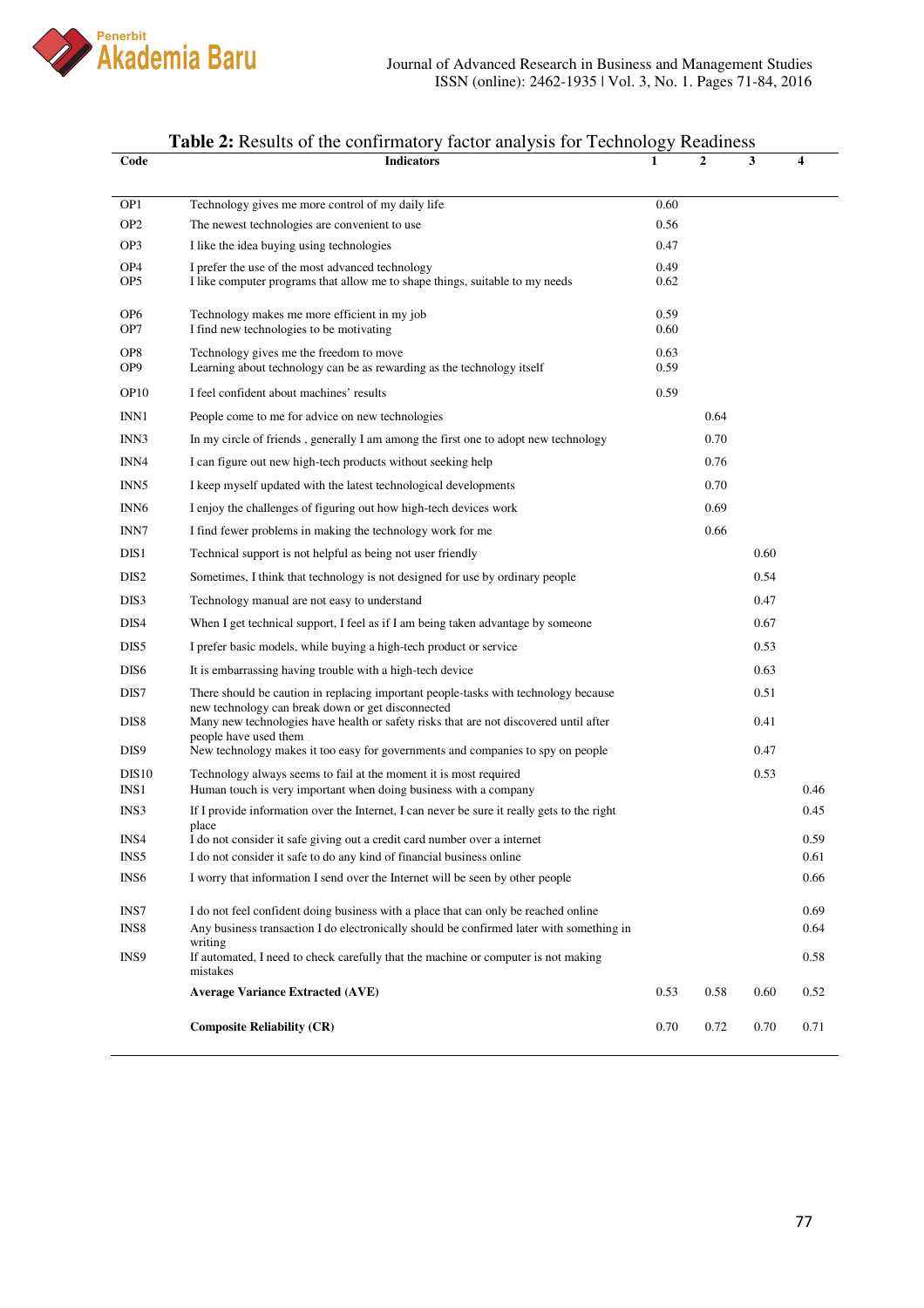

# **4.1 Individual Item Reliability**

To confirm individual reliability component, it was essential to look into the reliability of each item of TR scale. Individual item reliability was assessed through outer. Generally, the outer loading value of 0.4 and above is considered to validate individual item reliability [17, 26].

Further the standardized loadings for all the 36 items were observed; 29 items associated with optimism, discomfort and insecurity were found greater than standard the cut-off i.e. above 0.4, whereas one item (INN2) from "innovativeness" was removed due to the lower value. The details of the deleted item (INN2) have been provided in Appendix-A. In total, 35 loadings, ranged between 0.413 and 0.762, were kept. This made sure that all the maintained items sufficiently met the acceptable criterion set for individual item reliability.

#### **4.2 Internal Consistency Reliability**

The internal consistency reliability can be defined as "the degree to which every item in an individual scale (or sub scale) measures the same concept" [10, 17]. Two methods i.e. Cronbach's alpha coefficient and composite reliability, have been widely employed to internal consistency reliability [4, 45, 54]. This study, while following the suggestions of Hair *et al.* [27] and Bagozzi and Yi [5] employed composite reliability coefficient for the assessment of internal consistency reliability of technology readiness.

According to Bagozzi *et al.* [5], Wong *et al.* [73], Nunnally *et al.* [49], Chin [13], and Hair *et al.* [27], the composite reliability should be greater than 0.7. The composite reliability coefficients, provided in Table 2, maintained the value ranged between 0.701 and 0.721. The acquired values of coefficient maintained that all the variables of this study confirmed sufficient internal consistency reliability [27].

## **4.3 Convergent Validity**

Convergent validity can be defined as "the degree by which items truly represent the intended latent constructs and correlate with other measures of the same latent construct [28]. The convergent validity was established looking at the average variance extracted (AVE) of the latent constructs obtained. According to Chin [13], the AVE loadings for each of the latent construct should be 0.5 or above. Table 2 shows that the AVE obtained for optimism, innovativeness, discomfort and insecurity were found greater than standard the cut-off i.e. above 0.5 and valued as 0.537, 0.584, 0.601 and 0.521 respectively.

## **4.4 Discriminant Validity**

Discriminant validity defines the level to which a certain item varies from the other one [32]. According to Chin [13], it can be measured by assessing the cross-loadings by following the rule where "the items should have a higher correlation with the latent variable that they are supposed to measure than with any other latent variable in the model". Further, the square root of the AVE for each construct can be used to examine the discriminant validity. According to Fornell and Larcker [23], the square roots of AVE coefficients should be placed in the correlation matrix next to the side of the diagonal. The results are considered confirmed for the discriminant validity, if the squared AVE is found greater than squared correlation estimates, where "the diagonal coefficients or elements must be greater than the off-diagonal coefficients or elements in the corresponding rows and columns" [13, 28]. Keeping in view the above mentioned criterion, table 3 provides the confirmation of discriminant validity.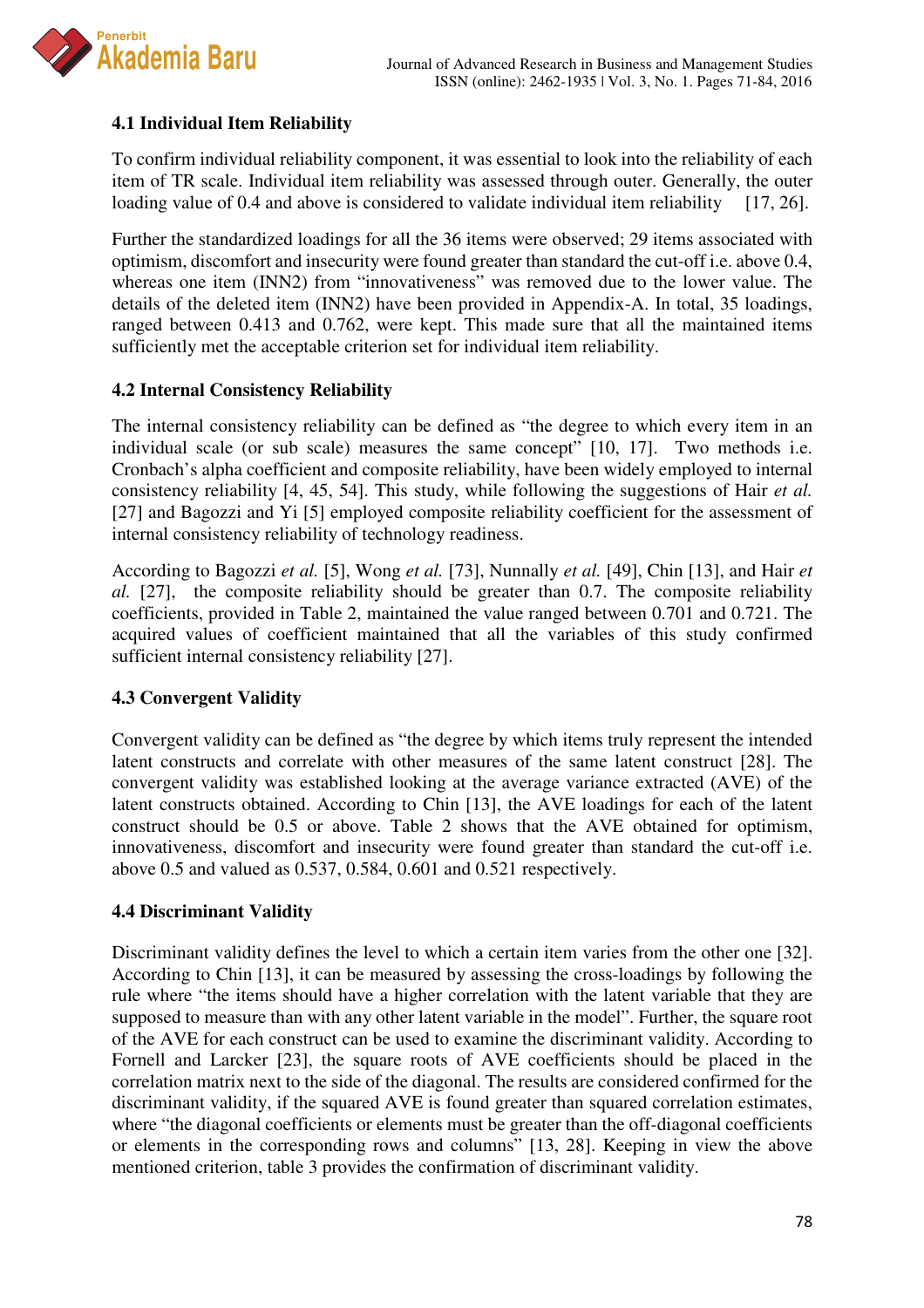

| <b>Table 3: Discriminant Validity</b> |       |       |       |       |  |  |  |
|---------------------------------------|-------|-------|-------|-------|--|--|--|
| <b>Latent Variable Correlations</b>   |       |       |       | 4     |  |  |  |
| <b>Discomfort</b>                     | 0.834 |       |       |       |  |  |  |
| <b>Innovativeness</b>                 | 0.254 | 0.764 |       |       |  |  |  |
| <b>Insecurity</b>                     | 0.333 | 0.066 | 0.741 |       |  |  |  |
| Optimism                              | 0.223 | 0.494 | 0.063 | 0.733 |  |  |  |

The boldface values shown in table 3 are square root values of the average variance extracted. Since, all the values of square root of AVE were greater than the correlations, the AVE values shows that all the latent constructs have successfully confirmed sufficient level of the discriminant validity. Hence, it can be concluded that all the measures of the TR have met the discriminant validity requirements.

#### **5.0 DISCUSSION AND CONCLUSION**

Parasuraman [52] established a well refined version of technology readiness questionnaire to facilitate researchers in investigating consumers' tendency to adopt the modern technology and to examine users' sanguine approach, evident lack of control over technology, proficiency, feeling of being overwhelmed, and the sense of haziness. A thorough literature review made it obvious that technology readiness have been studied in the perspectives of developed or Western countries. For the reasons, present study investigates technology readiness level in the perspective of Sultanate of Oman, a practicing Muslims state possessing an enormous potential for technology acceptance.

Empirically, technology readiness related studies shows inconsistent results. Although cultural multiplicities may or may not influence the level of TR, an empirical study addressing a different culture is very much suggested in the area. This study validated TR constructs in the context of public sector HEIs of Sultanate of Oman. The target population for this purpose was the Omani academician from HEIs. All the constructs have met the criterion and proved that the technology readiness constructs are appropriate to measure TR in HEIs of Oman. Results of the confirmatory factor analysis, reliability, and validity tests established the appropriateness of TR dimension i.e. optimism, innovativeness, discomfort and insecurity. For the prospect study, the scale can be studied further in the different perspective.

#### **REFERENCES**

- [1] Abu-Assi, Haneen A., Hani H. Al-Dmour, and M. F. Zu'bi. "Determinants of Internet Banking Adoption in Jordan." International Journal of Business and Management 9, no. 12 (2014): 169.
- [2] Akter, Shahriar, John D'Ambra, and Pradeep Ray. "An evaluation of PLS based complex models: the roles of power analysis, predictive relevance and GoF index." AMCIS 2011 Proceedings-All Submissions (2011).
- [3] Aladwani, Adel M. "Key Internet characteristics and e-commerce issues in Arab countries." Information Technology & People 16, no. 1 (2003): 9-20.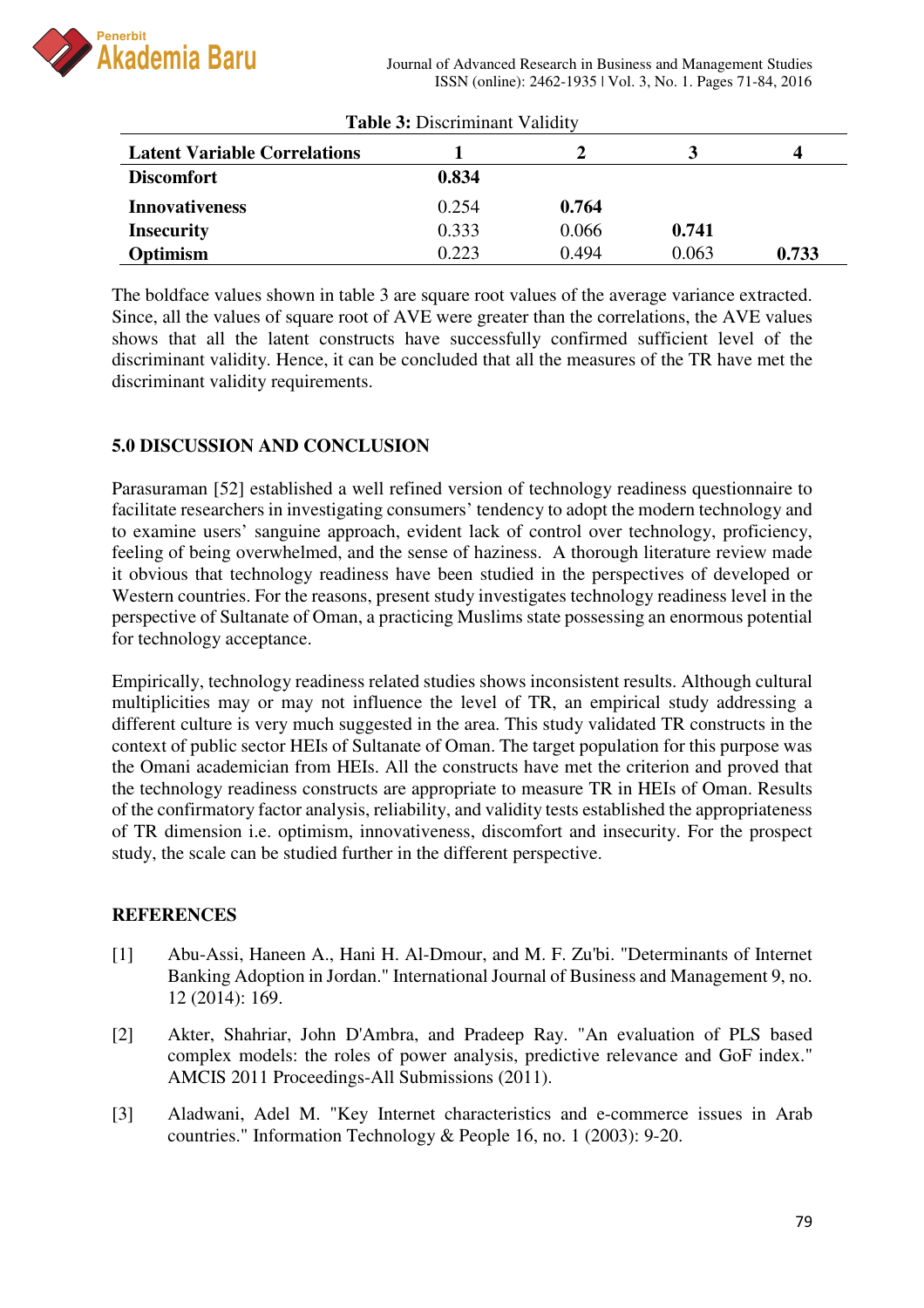

- [4] Bacon, Donald R., Paul L. Sauer, and Murray Young. "Composite reliability in structural equations modeling." Educational and Psychological Measurement 55, no. 3 (1995): 394-406.
- [5] Bagozzi, Richard P., and Youjae Yi. "On the evaluation of structural equation models." Journal of the academy of marketing science 16, no. 1 (1988): 74-94.
- [6] Barclay, Donald, Christopher Higgins, and Ronald Thompson. "The partial least squares (PLS) approach to causal modeling: Personal computer adoption and use as an illustration." Technology studies 2, no. 2 (1995): 285-309.
- [7] Barrientos, M. (2014, January Friday). Retrieved from Index Mundi: http://www.indexmundi.com/
- [8] Berndt, A. D., S. G. Saunders, and Daniel J. Petzer. "Readiness for banking technologies in developing countries." Southern African Business Review 14, no. 3 (2010).
- [9] Berthon, Pierre, Leyland Pitt, Dianne Cyr, and Colin Campbell. "E-readiness and trust: macro and micro dualities for e-commerce in a global environment." International Marketing Review 25, no. 6 (2008): 700-714.
- [10] Bijttebier, Patricia, D. Delva, S. Vanoost, Herman Bobbaers, Peter Lauwers, and Hans Vertommen. "Reliability and validity of the Critical Care Family Needs Inventory in a Dutch-speaking Belgian sample." Heart & Lung: The Journal of Acute and Critical Care 29, no. 4 (2000): 278-286.
- [11] Bui, Tung X., Siva Sankaran, and Ina M. Sebastian. "A framework for measuring national e-readiness." International Journal of Electronic Business 1, no. 1 (2003): 3- 22.
- [12] Caison, Amy L., Donna Bulman, Shweta Pai, and Doreen Neville. "Exploring the technology readiness of nursing and medical students at a Canadian University." Journal of interprofessional care 22, no. 3 (2008): 283-294.
- [13] Chin, Wynne W. "The partial least squares approach to structural equation modeling." Modern methods for business research 295, no. 2 (1998): 295-336.
- [14] Chin, Wynne W. "How to write up and report PLS analyses." In Handbook of partial least squares, pp. 655-690. Springer Berlin Heidelberg, 2010.
- [15] Dada, Danish. "E-Readiness for Developing Countries: Moving the focus from the Environment to the Users." The Electronic Journal of Information Systems in Developing Countries 27 (2006).
- [16] Demirci, Ahmet Emre, and Nezihe Figen Ersoy. "Technology readiness for innovative high-tech products: How consumers perceive and adopt new technologies." The Business Review 11, no. 1 (2008): 302-308.
- [17] Duarte, Paulo Alexandre O., and Mário Lino B. Raposo. "A PLS model to study brand preference: An application to the mobile phone market." In Handbook of partial least squares, pp. 449-485. Springer Berlin Heidelberg, 2010.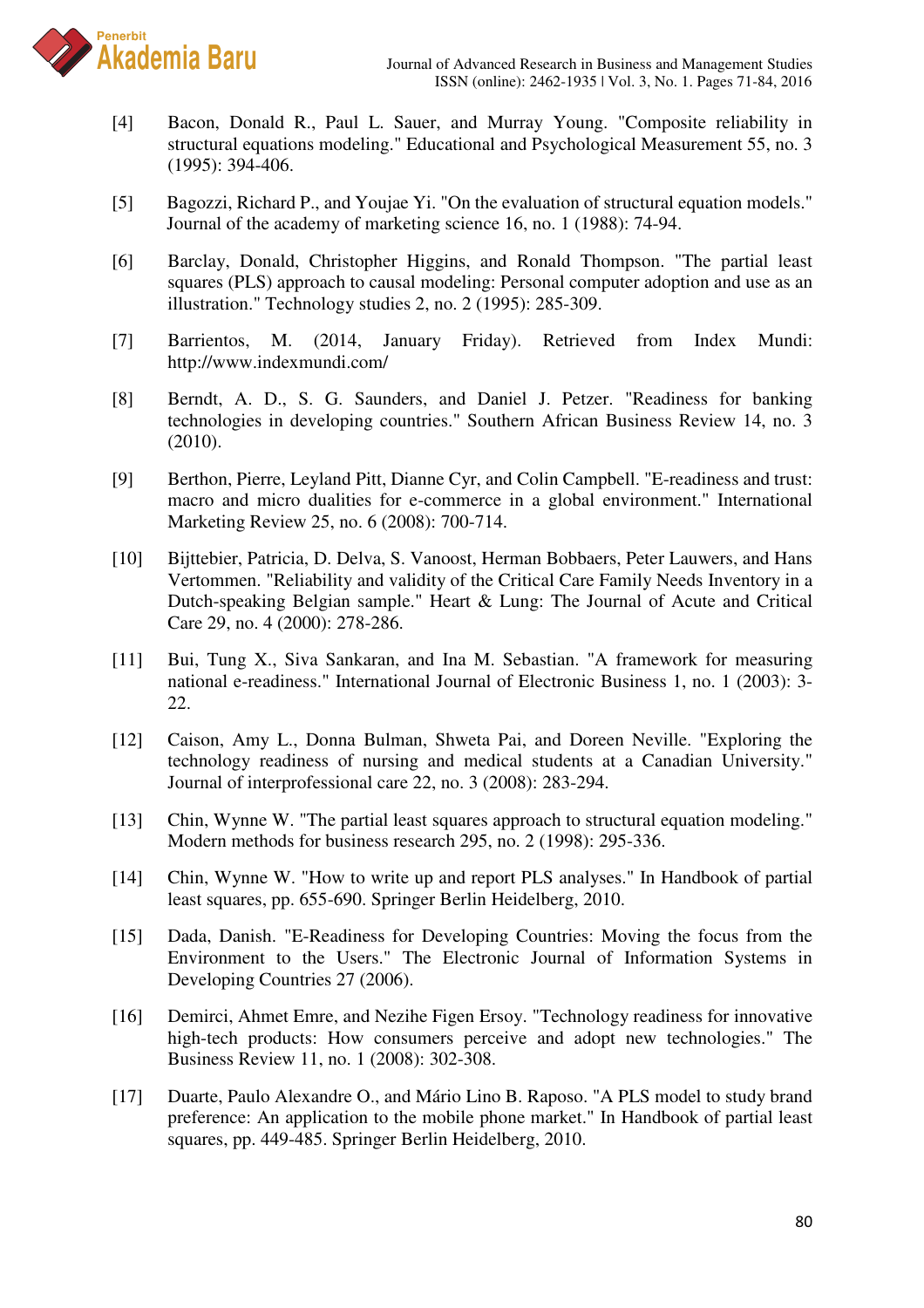

- [18] Durbhakula, Vijay K., and Dan J. Kim. "E-business for nations: A study of national level ebusiness adoption factors using country characteristics-business-technologygovernment framework." Journal of theoretical and applied electronic commerce research 6, no. 3 (2011): 1-12.
- [19] Elliott, Kevin M., Mark C. Hall, and Juan Gloria Meng. "Student technology readiness and its impact on cultural competency." College Teaching Methods & Styles Journal (CTMS) 4, no. 6 (2008): 11-22.
- [20] Murat, E. S. E. N., and Nihat ERDOĞMUŞ. "EFFECTS OF TECHNOLOGY READINESS ON TECHNOLOGY ACCEPTANCE IN E-HRM: MEDIATING ROLE OF PERCEIVED USEFULNES." Bilgi Ekonomisi ve Yönetimi Dergisi 9, no. 1 (2014).
- [21] Ferreira, Jorge Brantes, Angela da Rocha, and Jorge Ferreira da Silva. "Impacts of technology readiness on emotions and cognition in Brazil." Journal of Business Research 67, no. 5 (2014): 865-873.
- [22] Fornell, Claes, and Fred L. Bookstein. "Two structural equation models: LISREL and PLS applied to consumer exit-voice theory." Journal of Marketing research (1982): 440-452.
- [23] Fornell, Claes, and David F. Larcker. "Evaluating structural equation models with unobservable variables and measurement error." Journal of marketing research (1981): 39-50.
- [24] Green, Samuel B. "How many subjects does it take to do a regression analysis." Multivariate behavioral research 26, no. 3 (1991): 499-510.
- [25] Greenhill, R., Blanke, J., Hanouz, M. D., Dusek, M., Miller, M., Khatib, S., & Crotti, R. (2012). Arab World Competitiveness Report. Geneva: OECD World Economic Forum.
- [26] Hair Jr, Joseph F., G. Tomas M. Hult, Christian Ringle, and Marko Sarstedt. A primer on partial least squares structural equation modeling (PLS-SEM). Sage Publications, 2013.
- [27] Hair, Joe F., Christian M. Ringle, and Marko Sarstedt. "PLS-SEM: Indeed a silver bullet." Journal of Marketing theory and Practice 19, no. 2 (2011): 139-152.
- [28] Hair, Joseph F., William C. Black, Barry J. Babin, Rolph E. Anderson, and Ronald L. Tatham. Multivariate data analysis. Vol. 6. Upper Saddle River, NJ: Pearson Prentice Hall, 2006.
- [29] Henseler, Jörg, Christian M. Ringle, and Rudolf R. Sinkovics. "The use of partial least squares path modeling in international marketing." Advances in international marketing 20, no. 1 (2009): 277-319.
- [30] Hosseinpour, Ahmad, Fereydoon Hajizadeh, Seyed Morteza Maddah Shariati, Reza Rokhideh, and Maryam Karimi. "E-Readiness Assessment And Its Models." Arabian Journal of Business and Management Review (OMAN Chapter) 2, no. 12 (2013): 1.
- [31] Hu, H. F., Said S. Al-Gahtani, and Paul Jen-Hwa Hu. "Examining the moderating role of gender in Arabian workers' acceptance of computer technology." Communications of the Association for Information Systems 33, no. 1 (2013): 47-66.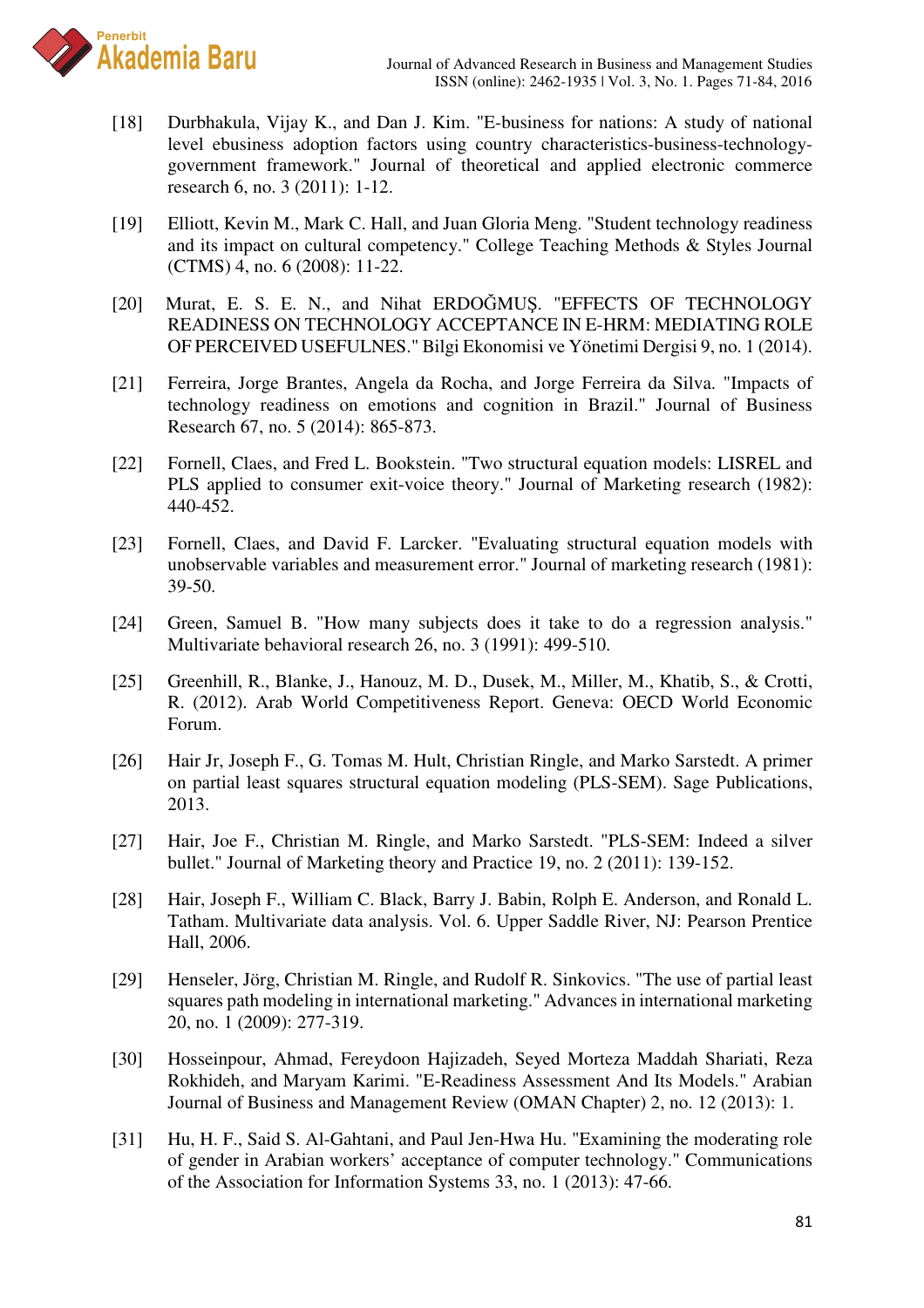

- [32] Hulland, John, and Richard Ivey School of Business. "Use of partial least squares (PLS) in strategic management research: A review of four recent studies." Strategic management journal 20, no. 2 (1999): 195-204.
- [33] Collis, Jill, and Roger Hussey. Business research: A practical guide for undergraduate and postgraduate students. Palgrave macmillan, 2013.
- [34] Iacobucci, Dawn. "Structural equations modeling: Fit indices, sample size, and advanced topics." Journal of Consumer Psychology 20, no. 1 (2010): 90-98.
- [35] Kiani, Isar. "Mavenism, its Antecedents and Market Helping Behaviour." PhD diss., Concordia University, 2014.
- [36] Kraemer, Kenneth L., Jason Dedrick, Nigel P. Melville, and Kevin Zhu, eds. Global ecommerce: impacts of national environment and policy. Cambridge University Press, 2006.
- [37] Lai, Ming-Ling. "Technology readiness, internet self-efficacy and computing experience of professional accounting students." Campus-Wide Information Systems 25, no. 1 (2008): 18-29.
- [38] Lee, Jong-Wha. "Education for technology readiness: Prospects for developing countries." Journal of Human Development 2, no. 1 (2001): 115-151.
- [39] Lin, Chien-Hsin, Hsin-Yu Shih, and Peter J. Sher. "Integrating technology readiness into technology acceptance: The TRAM model." Psychology & Marketing 24, no. 7 (2007): 641-657.
- [40] Lou, Eric Choen Wong, and Jack Steven Goulding. "The pervasiveness of e-readiness in the global built environment arena." Journal of Systems and Information Technology 12, no. 3 (2010): 180-195.
- [41] Luyt, Brendan. "Defining the digital divide: the role of e-readiness indicators." In Aslib proceedings, vol. 58, no. 4, pp. 276-291. Emerald Group Publishing Limited, 2006.
- [42] Manpower. (2015a). Ministry Of Manpower Sultanate Of Oman. Retrieved from http://www.hct.edu.om/about/the-college
- [43] Marcoulides, George A., and Carol Saunders. "Editor's comments: PLS: a silver bullet?." MIS quarterly (2006): iii-ix.
- [44] Massey, Anne P., Vijay Khatri, and Mitzi M. Montoya‐Weiss. "Usability of Online Services: The Role of Technology Readiness and Context\*." Decision Sciences 38, no. 2 (2007): 277-308.
- [45] McCrae, Robert R., John E. Kurtz, Shinji Yamagata, and Antonio Terracciano. "Internal consistency, retest reliability, and their implications for personality scale validity." Personality and social psychology review (2010).
- [46] Meuter, Matthew L., Amy L. Ostrom, Mary Jo Bitner, and Robert Roundtree. "The influence of technology anxiety on consumer use and experiences with self-service technologies." Journal of Business Research 56, no. 11 (2003): 899-906.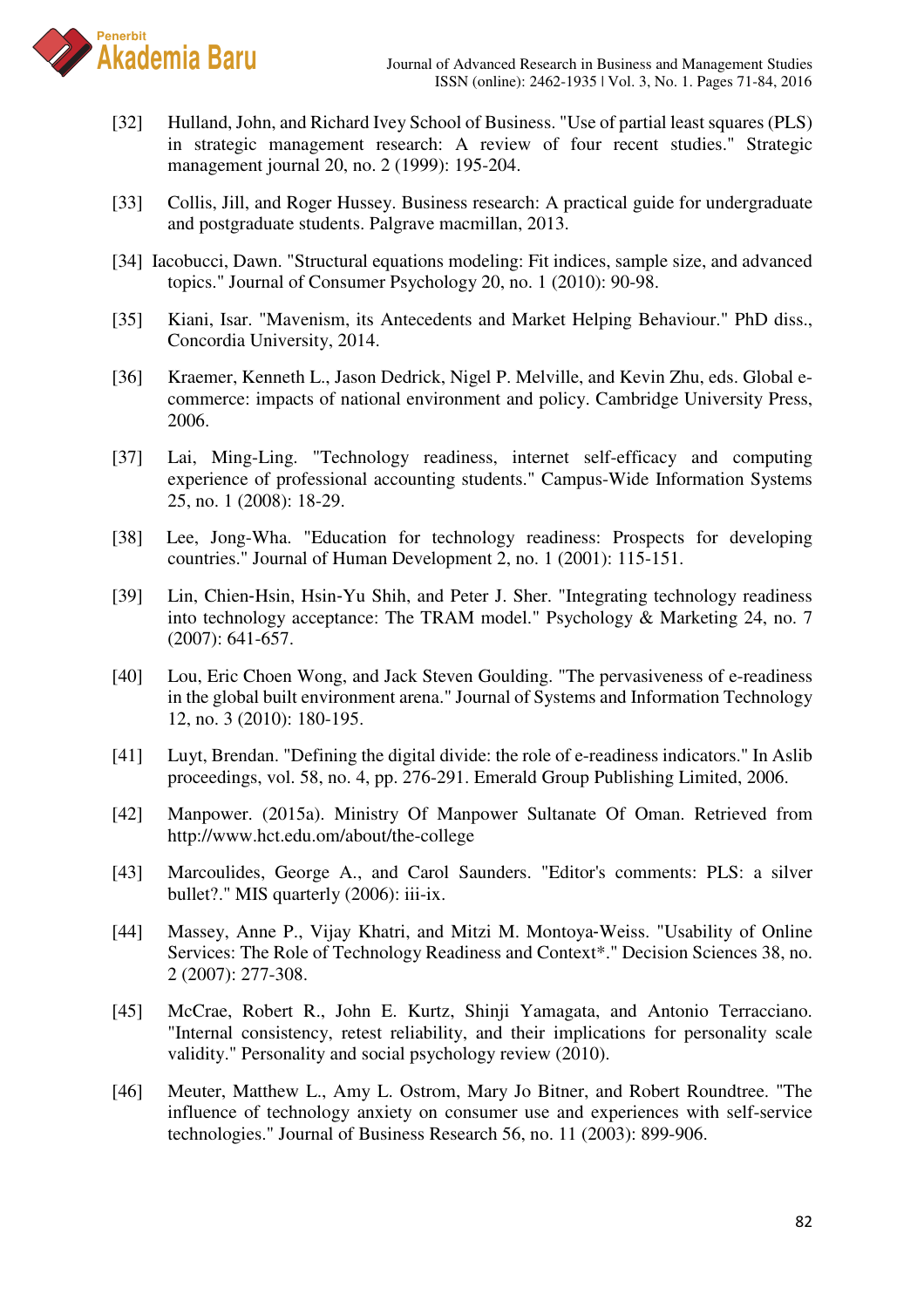

- [47] MoHE. (2015). Ministry of Higher Education in the Sultanate of Oman. Retrieved from http://mohe.gov.om/
- [48] Bernard, H. Russell, and Harvey Russell Bernard. Social research methods: Qualitative and quantitative approaches. Sage, 2012.
- [49] Nunnally, Jum C., Ira H. Bernstein, and Jos MF ten Berge. Psychometric theory. Vol. 226. New York: McGraw-Hill, 1967.
- [50] Oman. (2014, July Thursday). Oman's Constitution of 1996 with Amendments through 2011. (C. C. Project, Ed.) Retrieved June 2014, from Constitute: https://www.constituteproject.org/constitution/Oman\_2011.pdf
- [51] Osborne, Jason W. "Improving your data transformations: Applying the Box-Cox transformation." Practical Assessment, Research & Evaluation 15, no. 12 (2010): 1-9.
- [52] Parasuraman, Ananthanarayanan. "Technology Readiness Index (TRI) a multiple-item scale to measure readiness to embrace new technologies." Journal of service research 2, no. 4 (2000): 307-320.
- [53] Parasuraman, A., and Charles L. Colby. Techno-ready marketing: How and why your customers adopt technology. The Free Press, 2007.
- [54] Peterson, Robert A., and Yeolib Kim. "On the relationship between coefficient alpha and composite reliability." Journal of Applied Psychology 98, no. 1 (2013): 194.
- [55] PRNewswire. (2014, June 25). Middle East B2C E-Commerce Report 2014. Retrieved from PRNewswire LONDON: http://www.prnewswire.com/news-releases/middleeast-b2c-e-commerce-report-2014-264591211.html
- [56] Ringle, C. M., Wende, S., & Will, A. (2005). SmartPLS release: 2.0 (beta). Retrieved Feb Sunday, 2015, from SmartPLS: http://www. smartpls. de
- [57] Rogers, Everett M. Diffusion of innovations. Simon and Schuster, 2010.
- [58] Sekaran, Uma. "Research methods for business: a skill building approach." Journal of Education for Business 68, no. 5 (2003): 316-317.
- [59] Shih, Chuan-Fong, Jason Dedrick, and Kenneth L. Kraemer. "Rule of law and the international diffusion of e-commerce." Communications of the ACM 48, no. 11 (2005): 57-62.
- [60] Son, Minhee, and Kyesook Han. "Beyond the technology adoption: Technology readiness effects on post-adoption behavior." Journal of Business Research 64, no. 11 (2011): 1178-1182.
- [61] Summak, M. Semih, Murat Bağlıbel, and Mustafa Samancıoğlu. "Technology readiness of primary school teachers: A case study in Turkey." Procedia-Social and Behavioral Sciences 2, no. 2 (2010): 2671-2675.
- [62] Tabachnick, Barbara G., Linda S. Fidell, and Steven J. Osterlind. "Using multivariate statistics." (2001).